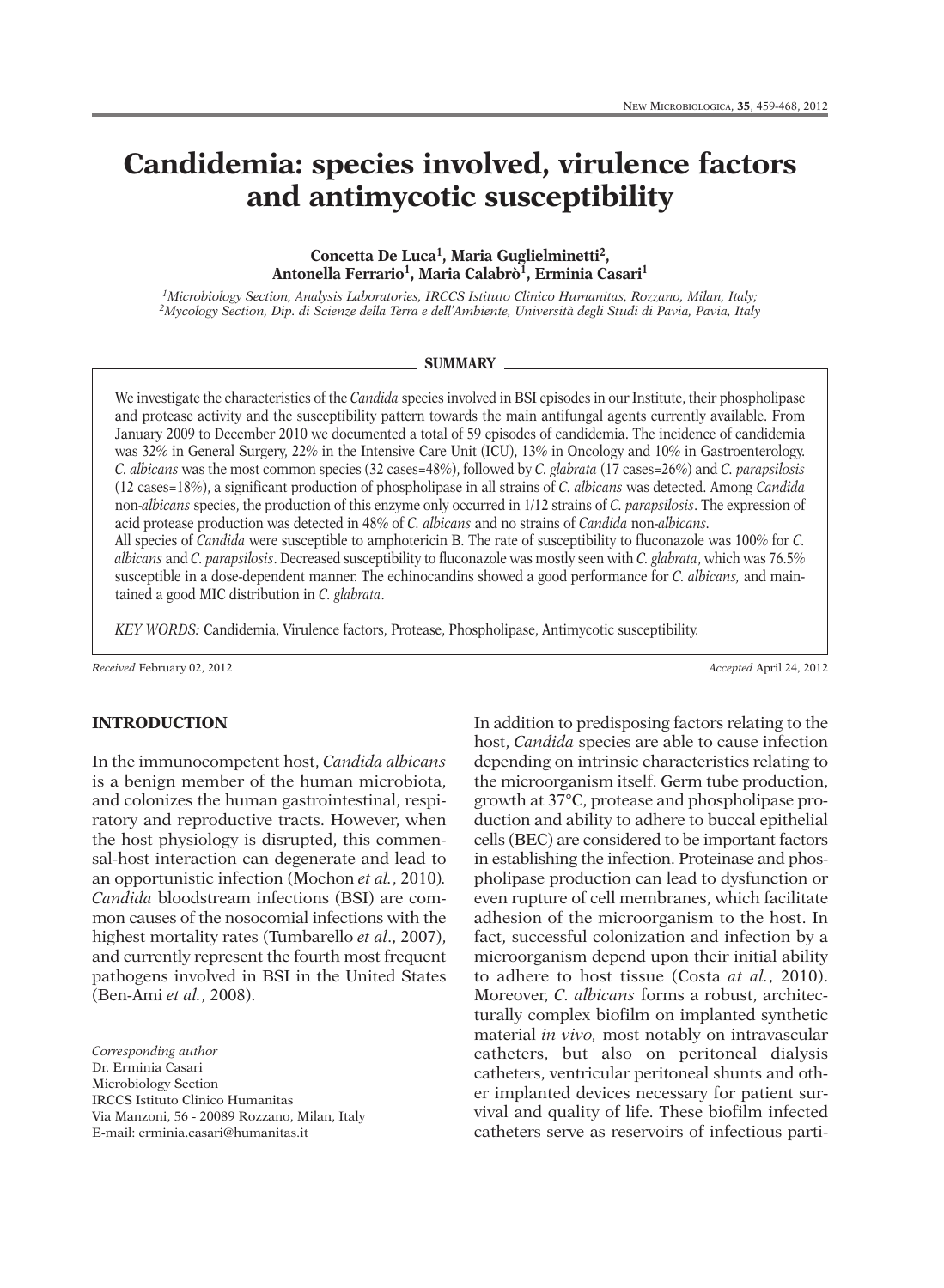cles, releasing cells into the bloodstream where they gain access to distant sites, with the potential for metastatic infection of deep organs (Uppuluri *et al.*, 2010).

The estimated attributable outcomes of candidemia are represented by prolongation of hospital stay by 10 days, increased expenditure of around 40,000 dollars per case, and excess mortality of 14% to 49% (Gudlaugsson *et al.*, 2003; Zaoutis *et al*., 2005). Reported predictors of mortality include age, duration of hospitalization, severity-of-illness score, acute renal failure, intensive care unit (ICU) stay, retention of central venous catheter, mechanical ventilation, and *Candida* non-*albicans* species involved (Fraser *et al*., 1992; Nolla-Salas *et al.*, 1997; Zaoutis *et al*., 2005; Labelle *et al*., 2008). In addition, two studies have demonstrated that a delay in starting antifungal therapy is associated with increased mortality (Morrell *et al*., 2005; Garey *et al*., 2006), and inadequate antifungal therapy is an important predictor of adverse outcome (Ibrahim *et al*., 2000; Harbarth *et al*., 2002; Hajjeh *et al*., 2004). Although *C. albicans* remains the most common fungal isolate recovered from blood, recent reports indicate a trend towards an increasing prevalence of infections caused by species of *Candida* other than *C. albicans* (Blumberg *et al*., 2001; Trick *et al*., 2002; Pappas *et al.*, 2003; Marr, 2004; Pappas *et al*., 2004; Nucci & Marr, 2005; Fridkin, 2005) which are associated with a high mortality rate, particularly in the case of bloodstream infection caused by *C. krusei*, which is innately resistant to fluconazole, and *C. glabrata,* which easily develops azole resistance (Morace & Borghi, 2010). Moreover, less common species may emerge as important opportunistic pathogens in the future, so it is important to describe the activities of both new and established antifungal agents as potential therapeutic options (Diekema *et al.,* 2009).

The aim of our present study was to investigate the characteristics of the *Candida* species involved in BSI episodes in our Institute to define the role of the biological characteristics of the species involved in pathogenicity, and the optimal therapeutic approach. We therefore studied the species involved, and determined the phopholipase and protease activity of *Candida* species isolated from blood infection and the susceptibility pattern towards the main antifungal agents currently available.

### **MATERIALS AND METHODS**

From January 2009 to December 2010 we documented a total of 59 episodes of candidemia at the Humanitas Clinical Institute. A case of candidemia was defined as isolation of a *Candida* species from a blood culture. Only the first episode was reported in the case of patients with recurrent episodes of infection. After 5 days' incubation of blood culture bottles in the automated system (Bactec 9240, Becton Dickinson, Cocesville, USA) at 37°C, a total of 66 *Candida* strains were recovered. All isolates were identified by Gram staining, subcultures on CHROMagarTM Candida (Becton Dickinson, Cocesville, USA), and the API ID 20 C AUX testing kit (bioMérieux AS, Marcy-l'Etoile, France). The antifungal susceptibility testing of all isolates was performed on Sensititre YeastOne panel (Trek Diagnostic Systems, East Grinstead, UK) containing Anidulafungin (AND), Micafungin (MF), Caspofungin (CAS), 5-flucytosine (FLU), Voriconazole (VOR), Itraconazole (IT), Fluconazole (FLU) and Amphotericin B (AB). The isolates were tested in accordance with the manufacturer's instructions, using an inoculum at the concentration of  $1x10^6$  to  $5x10^6$  cells per ml in RPMI 1640 broth. Plates containing twofold serial dilutions of antifungal agents across 12 dilutions were inoculated with the yeast suspension. They were then incubated at 35°C and read at 24 h. The MIC was determined as the lowest concentration of antifungal agent preventing development of a red color (the first blue well). MIC was evaluated according to CLSI and EUCAST criteria when available.

The MIC was interpreted blindly by two different laboratory operators. Proteinase production was detected by the method of Dagdeviren *et al.* (Dagdeviren *et al*., 2005). The assay was performed in triplicate for each yeast isolate tested. Briefly, a yeast suspension was made in YEPD broth containing yeast extract, peptone and glucose. Ten µl of this suspension were put on a sterile paper disk placed on the surface of bovine serum albumin agar medium (pH 5.0). The plates were incubated at 30°C for 5 days, and were observed each day for increasing opacity around the disks caused by the growing fungi. Subsequently, clearing of the opacity corresponding to hydrolysis of precipitated albumin was recorded.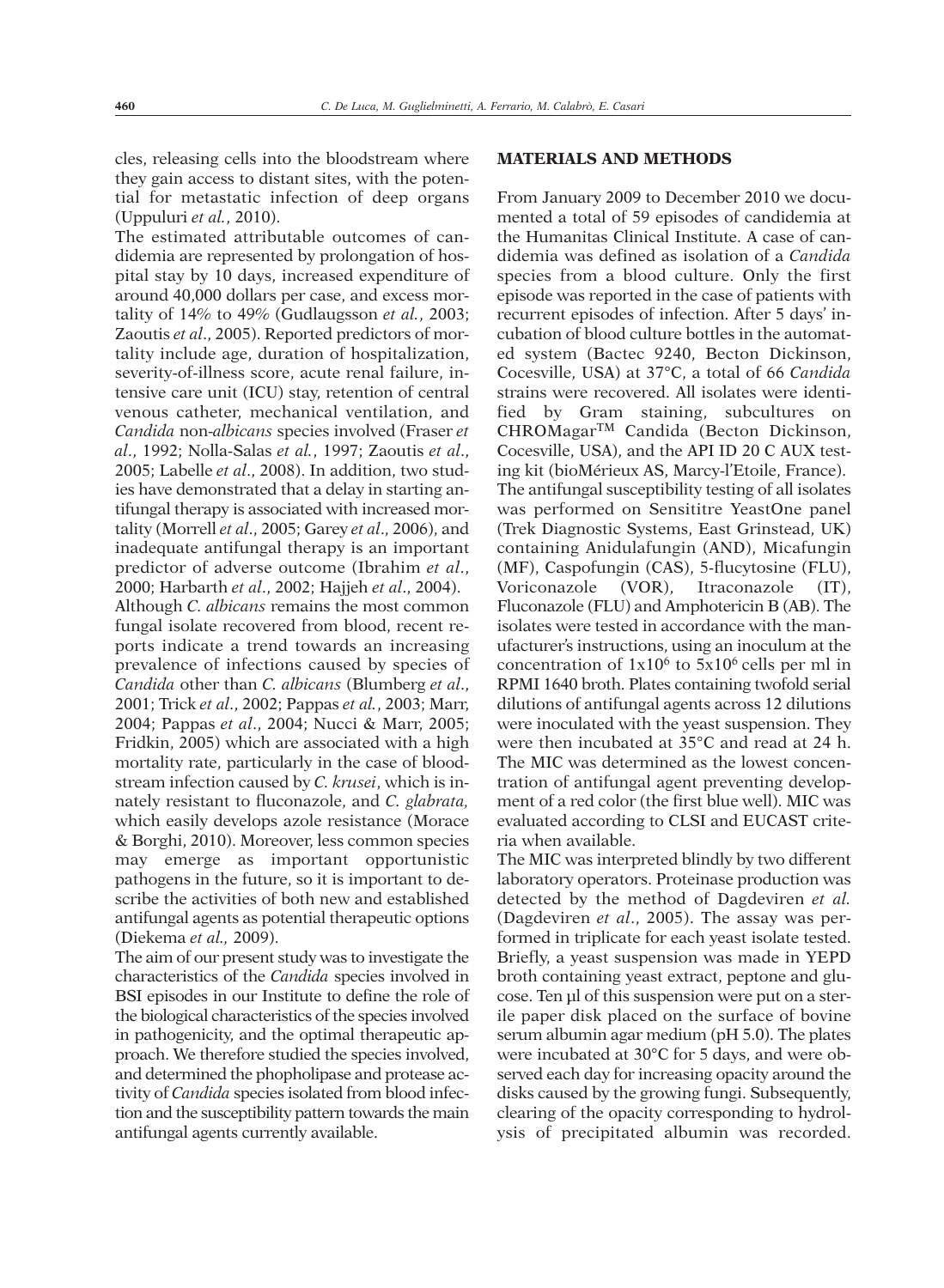Proteinase activity (Pz) was determined as the ratio of the colony diameter to the diameter of the cleared proteolytic zone. Proteinase activity was evaluated as negative for no clearance and 1+ for mild activity (a 1-2 mm lysis zone around the disk) and a strong activity (a 3-5 mm lysis zone around the disk).

Phospholipase activity was estimated by the method of Tsang *et al.* (Tsang *et al.*, 2007). The assay was conducted in triplicate for each yeast isolate tested. About 5 µl of yeast suspension in sterile saline was placed on the surface of agar medium containing egg yolk (pH 4.3), and left to dry at room temperature. The plates were incubated at 37°C for 5 days. The diameter of the precipitation zone around the colony was considered as an indicator of phospholipase activity. This activity (Pz) was expressed as the ratio of the colony diameter to the colony diameter plus the precipitation zone (in mm). A Pz of 1.0 was

evaluated as negative, 0.99-0.9 as weak, 0.89-0.8 as mild, 0.79-0.7 as relatively strong and <0.69 as a very strong positive.

#### **RESULTS**

During the 24-month study, we detected a total of 59 cases of candidemia for 66 isolates in our Institute. The age range of the patients was between 28 and 88 years, and 65% were male. The incidence of candidemia was 32% in General Surgery, 22% in the Intensive Care Unit (ICU), 13% in Oncology and 10% in Gastroenterology. 43% of the patients had had surgery, 30% had received antimicrobial agents such as vancomycin and ciprofloxacin, and neutropenia was present in 12% of cases.

The distribution of isolated *Candida* species is shown in Figure 1. *C. albicans* was the most com-



FIGURE 1 - *Distribution of Candida species. C. albicans species represents the 48% of isolates and C. non-albicans the 52%. Between C. non-albicans the most common species is C. glabrata.*



FIGURE 2 - *Distribution of Candida species according to hospital Unit. C. albicans dominated in Hemato-oncology while Candida non-albicans and especially C. glabrata occur frequently in General Surgery and ICU.*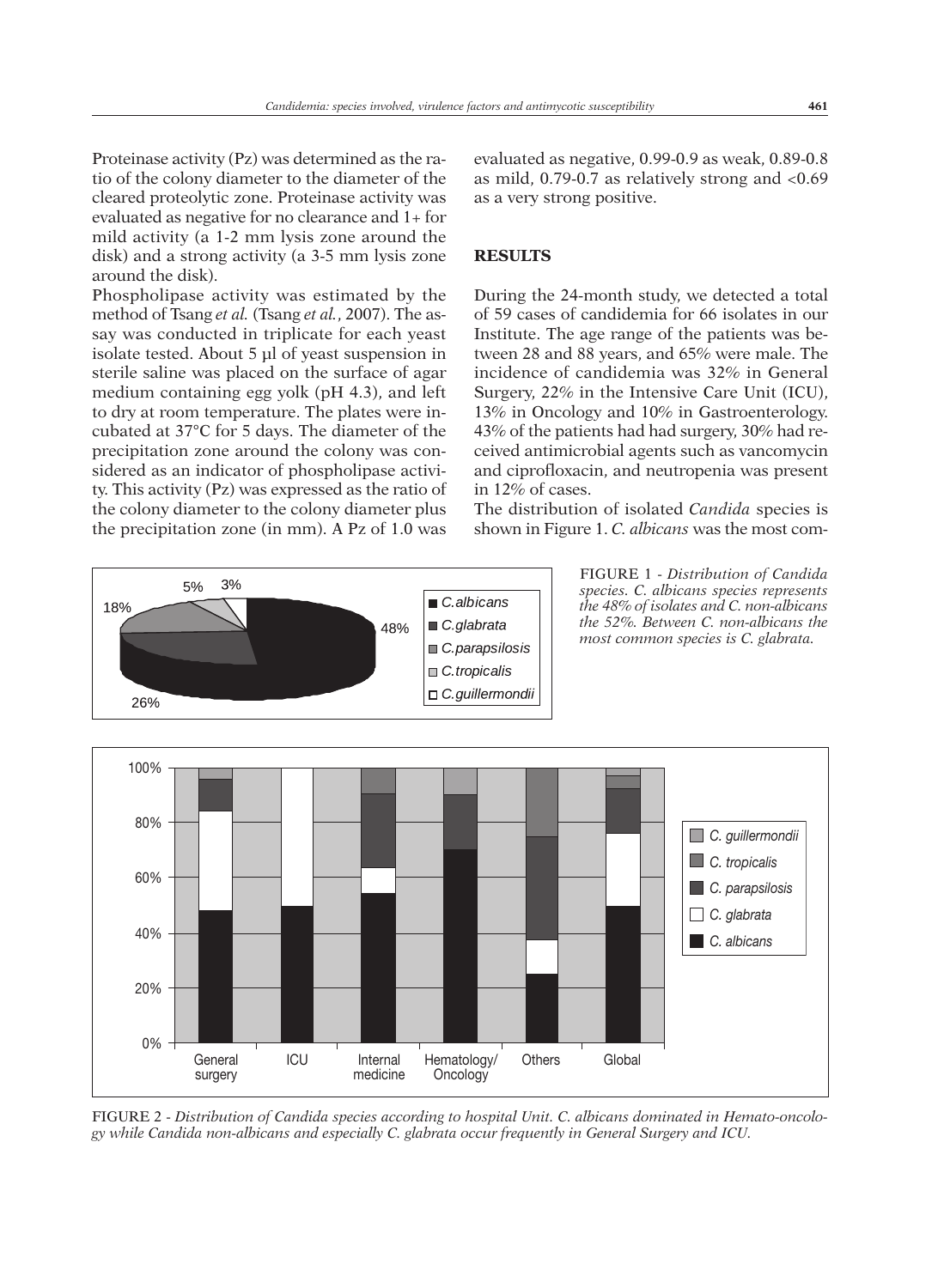

FIGURE 3 - *Protease and phospholipase activity of Candida strains. C. albicans strains had phospholipase activity, and 48% exhibited protease activity. In Candida non-albicans strains, proteinase and phospholipase activity was not detected in C. glabrata, and in C. parapsilosis only one strain secretes protease.*



FIGURE 4 - *Fluconazole MIC distribution in C. albicans (A) and C. glabrata (B).*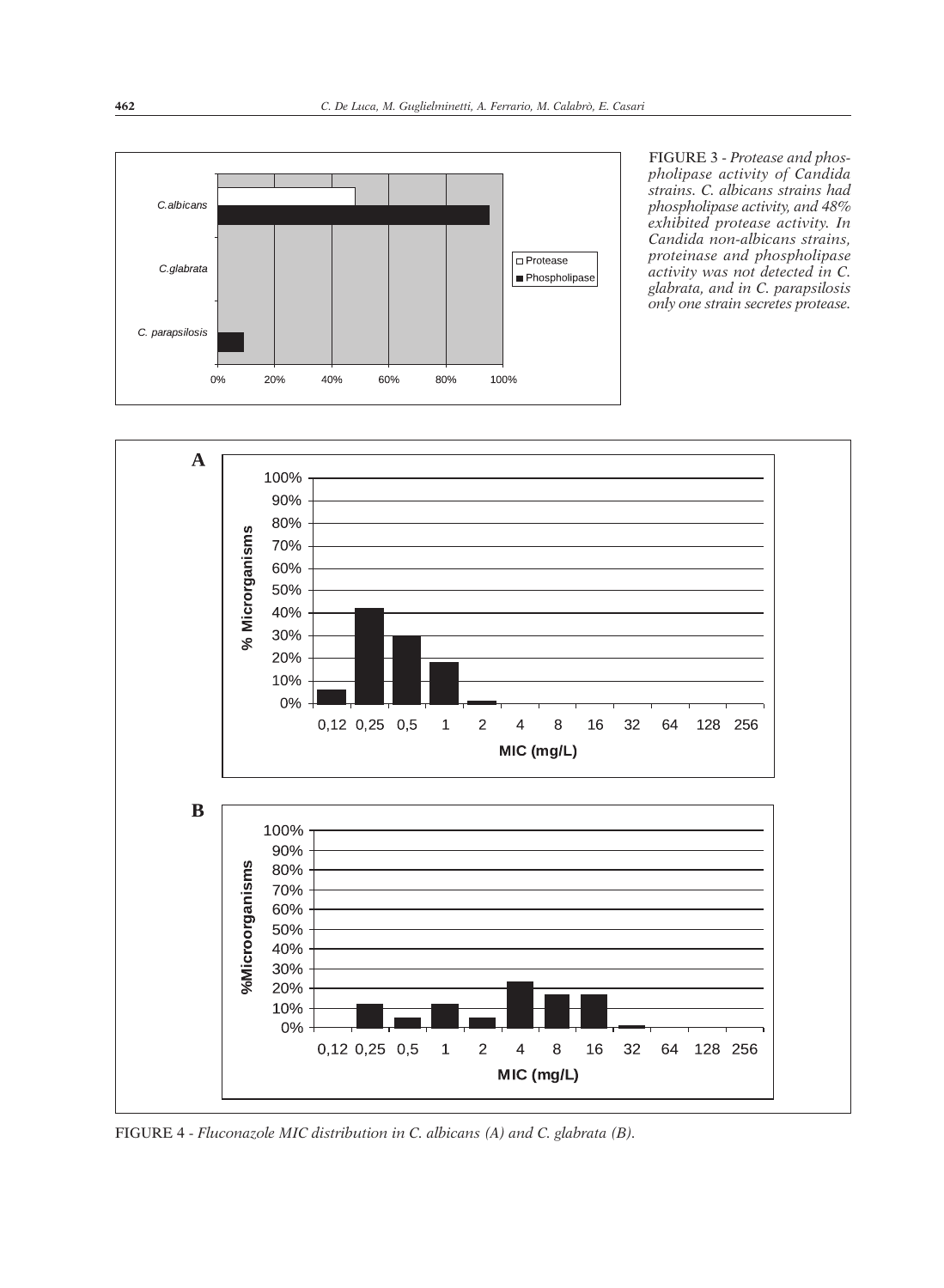mon species (32 cases =48%), followed by *C. glabrata* (17 cases =26%), *C. parapsilosis* (12 cases=18%), *C. tropicalis* (3 cases =5%) and *C.guillermondii* (2 cases =3%).

The distribution of *C. albicans* and *C.* non-*albicans* strains differed according to the type of patient population, as shown in Figure 2. In General Surgery, *C. albicans* was isolated in 48% of cases, *C. glabrata* in 36% and *C. parapsilosis* in 12%; in ICU *C. albicans* accounted for 50% of cases and *C. glabrata* for the other 50%; in Internal Medicine *C. albicans* was isolated in 55% of cases and *C. parapsilosis* in 27%, and in Hemato-Oncology *C.*

*albicans* was isolated in 70% of cases and *C. parapsilosis* in 20%.

The present study has detected a significant production of phospholipase in all strains of *C. albicans.* Among *Candida* non-*albicans* species, the production of this enzyme only occurred in 1/12 strains of *C. parapsilosis*. As regards the production of acid protease, the expression of this activity was detected in 48% of *C. albicans* and no strains of *Candida* non-*albicans.* However, no significant relationship was detected between production of these enzymes and antifungal susceptibility (Figure 3).



FIGURE 5 - *Anidulafungin MIC distribution in C. albicans (A) and C. glabrata (B).*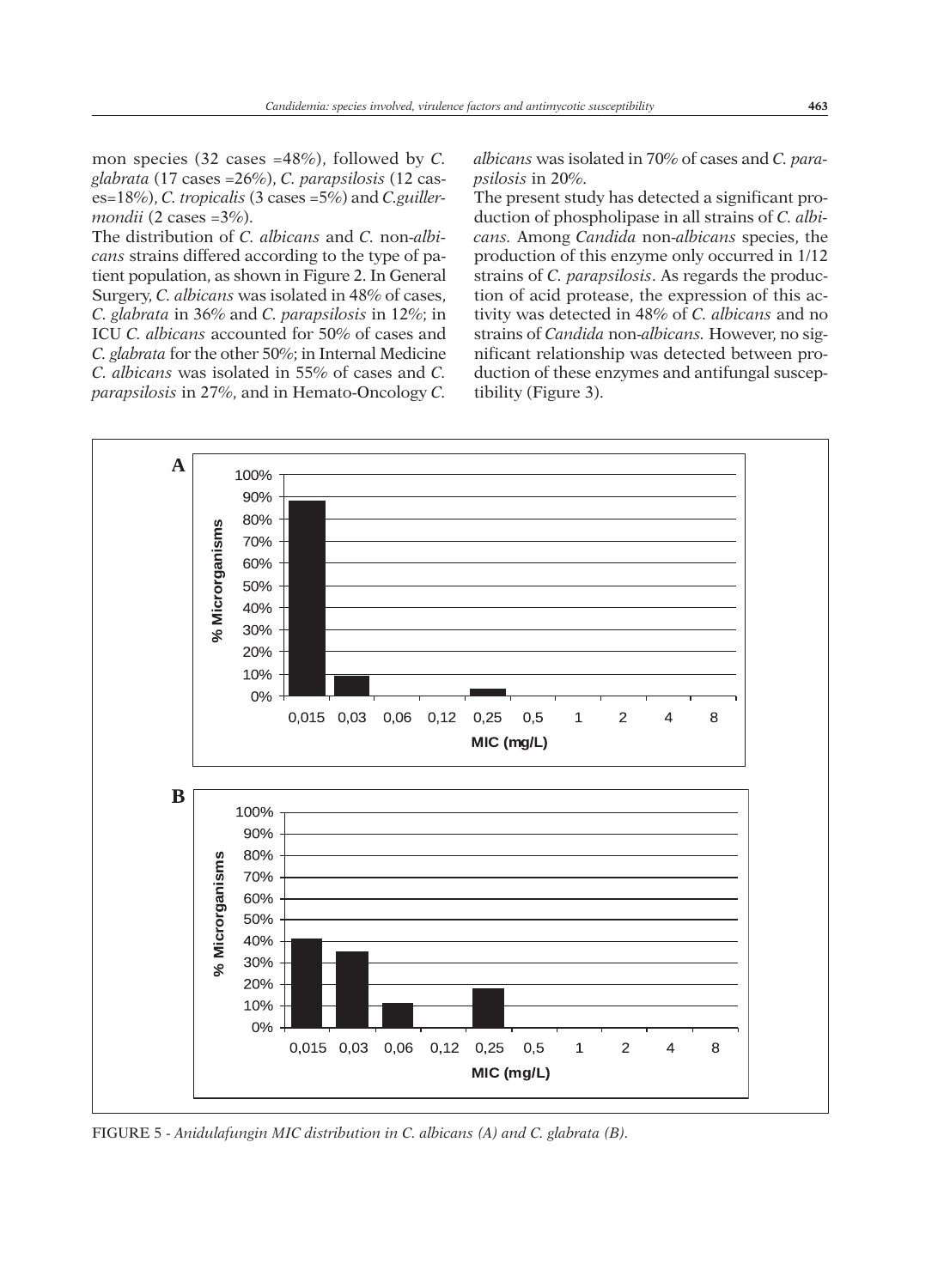All species of *Candida* were susceptible to AB. The rate of susceptibility to fluconazole was 100% and 100% for *C. albicans* and *C. parapsilosis* according to the CLSI and EUCAST breakpoints respectively. Decreased susceptibility to fluconazole was mostly seen with *C. glabrata*, which was 76.5% susceptible in a dose-dependent manner (SDD) for CLSI, while for EUCAST there is insufficient evidence to establish the interpretation breakpoint.

Figure 4 shows the results of the *in vitro* activity of fluconazole in *C. albicans* and *C. glabrata.* For most *Candida* species tested, the MIC values were low for all three echinocandins and below the susceptibility breakpoint. In particular, the rate of susceptibility to Anidulafugin was 100% and 97% for *C. albicans* and 100% and 88.2% for *C. glabrata* according to the CLSI and EUCAST breakpoints respectively. Figure 5 shows the results of the *in vitro* activity of Anidulafungin for *C. albi-*



FIGURE 6 - *Caspofungin MIC distribution in C. albicans (A) and C. glabrata (B).*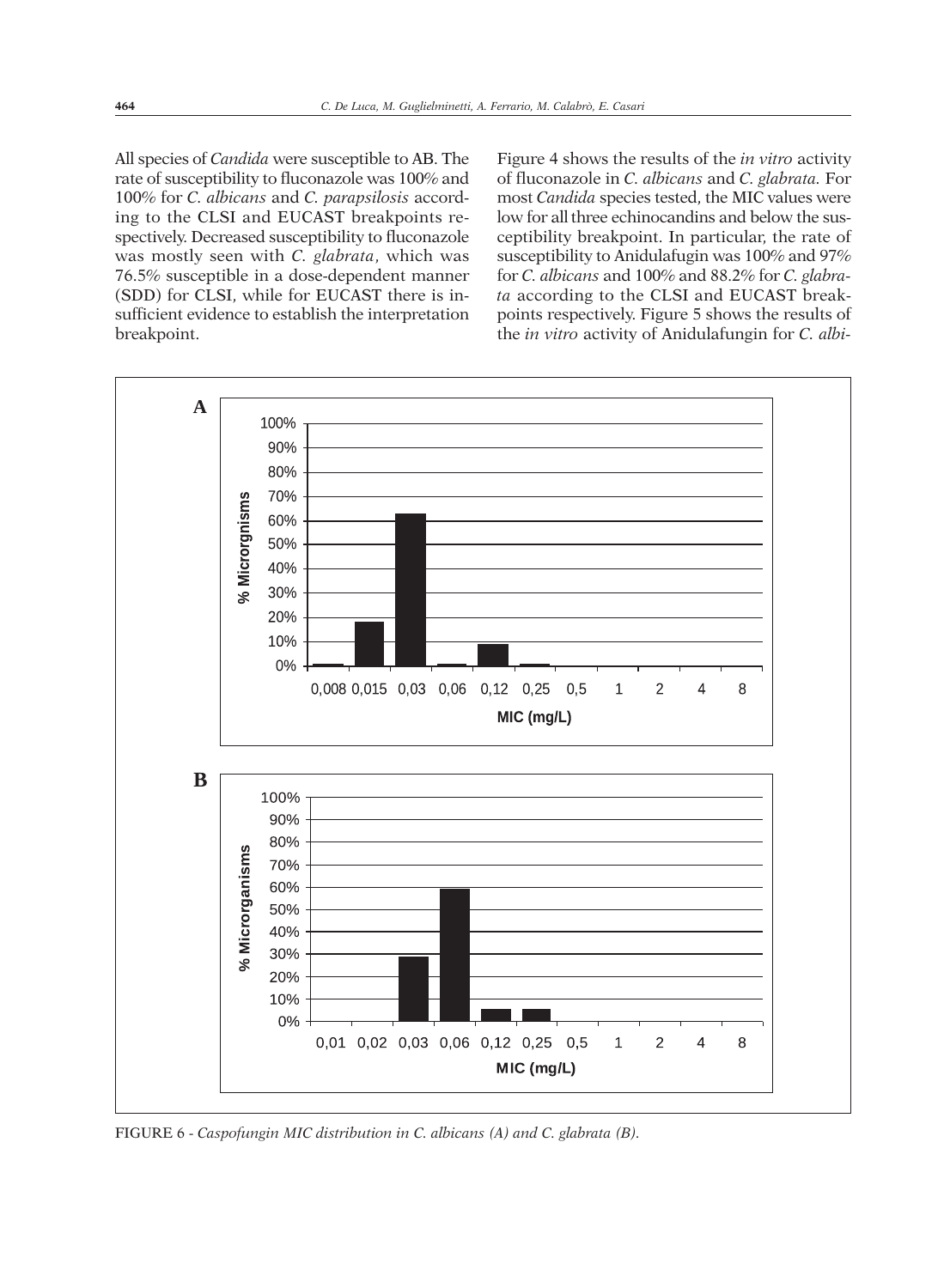*cans* and *C. glabrata*. Figure 6 shows the results of the *in vitro* activity of Caspofungin for *C. albicans* and *C. glabrata*.

#### **DISCUSSION**

Some recent studies have reported a shift in the etiology of candidemia. In particular, the epidemiology of the species responsible for BSI has been changing from *C. albicans* to *C.* non-*albicans* species (Bassetti *et al*., 2011; Mikulska *et al*., 2001; Pereira *et al*., 2010). Our data demonstrate that there is an equivalent distribution of isolates between *C. albicans* species (48%) and *C.* non-*albicans* species (52%), and these data must be taken into consideration for empirical antimycotic therapy in our Institution. This trend is described in the literature, and in particular seems to be related to geographical distribution, with a northsouth drift, showing a prevalence of *C. albicans* in northern countries, moving towards a *C.* non-*albicans* prevalence in southern countries, described by Cisterna *et al.* (Cisterna *et al*., 2010) in Spain, Stylianakis *et al.* in Greece (Stylianakis *et al.,* 2010) and Bassetti *et al.* in Italy (Bassetti *et al.,* 2011). Among the *C.* non-*albicans* strains in southern countries, the most common species is *C. parapsilosis* (Mikulska *et al*., 2001; Pereira *et al*., 2010; Cisterna *et al*., 2010; Stylianakis *et al.,* 2010), while in our Institute, the most common species among the *C.* non-*albicans* strains is *C. glabrata,* as described by Das *et al.* (Das *et al.,* 2008) in a tertiary referral hospital in the United Kingdom. The epidemiology of *Candida* infections must be studied at local level rather than on a worldwide scale (Mikulska *et al*., 2001), and we are hopeful that every Institute will promote epidemiological surveillance to describe the local epidemiology, especially the *Candida* non-*albicans* species most likely to influence the empirical therapeutic options.

In our Institute, candidemia was predominant in General Surgery and not in ICU or Hemato-oncology, as described in Italy by others (Viscoli *et al*., 1998; Bassetti *et al.*, 2009) probably because our Institute has a strong surgical bias. As described by other authors (Bassetti *et al*., 2011), we found a low rate of *C. krusei* and *C. tropicalis*. *C. albicans* dominated in Hemato-oncology, in contrast with the recent papers (Bassetti *et al.*, 2009; Tortorano *et al*., 2006) and in Internal Medicine, while *Candida* non-*albicans* and especially *C. glabrata* occur frequently in General Surgery and ICU. In particular in our Hematooncology unit, the prophylaxis regimen is based on echinocandin, not fluconazole.

As regards the proteinase and phospholipase secretions implicated as potential virulence factors, especially for catheter-related candidemia in intensive care unit (ICU) patients with indwelling devices, as in other studies (Mohan Das & Ballai, 2008) all our *C. albicans* strains had phospholipase activity, and 48% exhibited protease activity. In *Candida* non-*albicans* strains, proteinase and phospholipase activity was not detected in *C. glabrata,* and in *C. parapsilosis* only one strain secretes protease.

These data agree with a previous study (Senevirtatne *et al*., 2011) involving bloodstream isolates of *Candid*a from Hong Kong and Finland, where *C. albicans* showed higher proteinase activity and *C. glabrata* showed no proteinase activity, and with a study in Turkey (Gultekin *et al*., 2011) where the proteinase activity of *C. albicans* was higher than that of *C.* non*-albicans* species. In fact, the *C. albicans* strains involved in bloodstream infections are characterized in all the studies by excretion of virulence factors.

No antifungal resistance was found in our study, and as in other studies (Ostrosky-Zeichner *et al.*, 2003; Cisterna *et al*., 2010), none of our *Candida* bloodstream isolates had an MIC >2 mg/mL for amphotericin B. Fluconazole maintained its sensitivity (100% with CLSI and EUCAST) to *C. albicans,* as described by other authors (IshiKawa *et al*., 2010), and as expected, *C. glabrata* was fluconazole-resistant or SDD.

The echinocandins (caspofungin, micafungin and anidulafungin), which are attractive treatment options for invasive fungal infections, showed a good performance for *C. albicans,* and maintained a good MIC distribution in *C. glabrata*. With the epidemiology of our Institute regarding *Candida* non-*albicans* strains, empirical treatment with echinocandins will be desirable. Regarding *C. glabrata* with reduced susceptibility to echinocandins upon treatment, the results of the Japanese study (Oxman *et al.*, 2010) with four *C. glabrata* strains with a high MIC for micafungin must be taken into account.

In conclusion, there is an equivalent distribution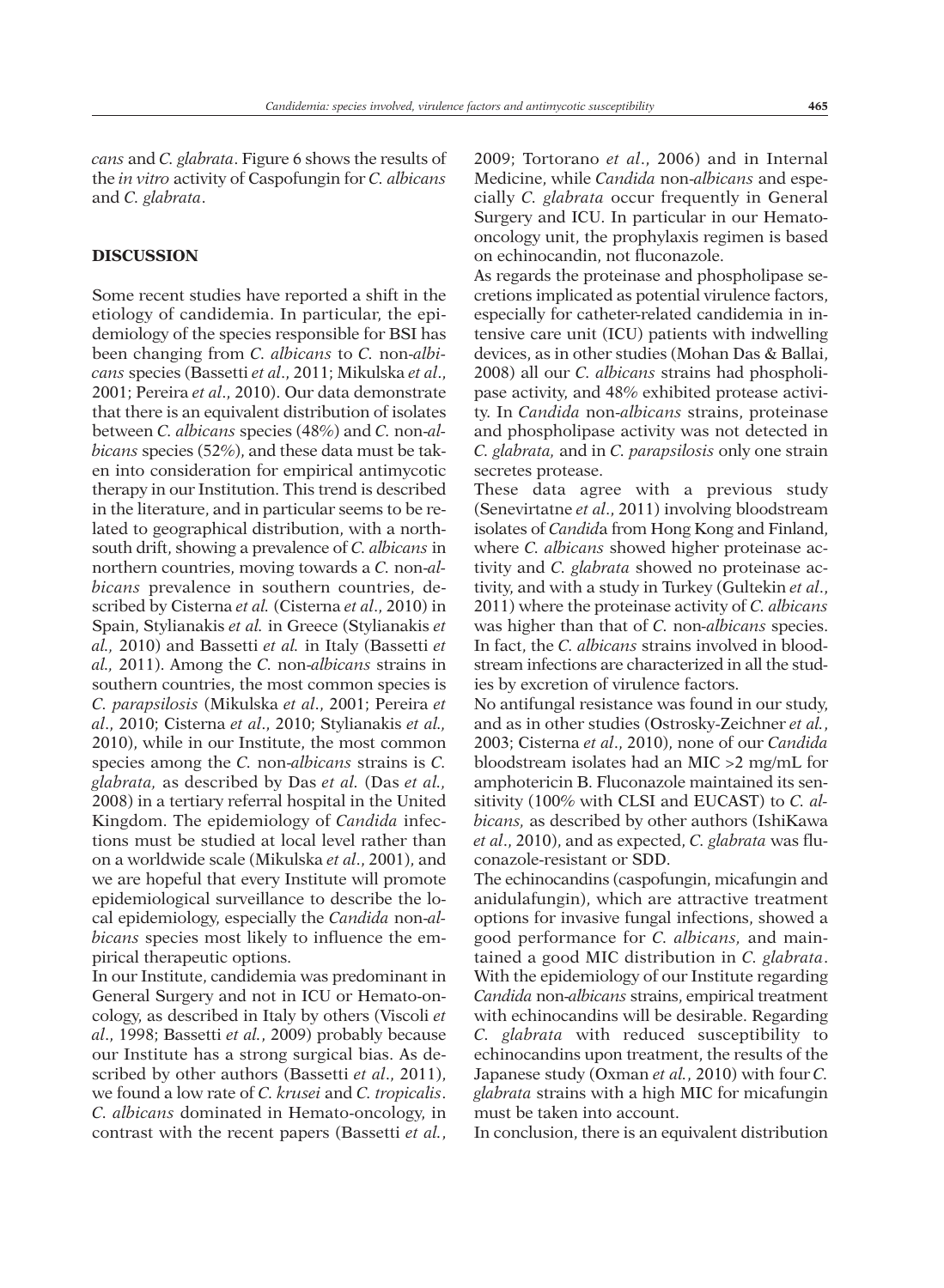of isolates between *C. albicans* species and *C.* non*albicans* species in our Institute. The most common species among the *C.* non-*albicans* strains is *C. glabrata,* candidemia was predominant in General Surgery and not in ICU or Hemato-oncology. All our *C. albicans* strains had phospholipase activity and 48% exhibited protease activity while proteinase and phospholipase activity was not detected in *C. non albicans*. No antifungal resistance was found in our study and none of our *Candida* bloodstream isolates had a MIC of >2 mg/mL for amphotericin B. Fluconazole maintained its sensitivity to *C. albicans, C. glabrata* was fluconazole-resistant or SDD.

The echinocandins showed a good performance for *C. albicans,* and maintained a good MIC distribution in *C. glabrata*.

#### **REFERENCES**

- BASSETTI M., ANSALDI F., NICOLINI L., MALFATTO E., MOLINARI M.P., MUSSAP M., RABESCO B., BOBBIO PALLAVICINI F., ICARDI G., VISCOLI C. (2009). Incidence of candidaemia and relationship with fluconazole use in an intensive care unit. *J. Antimicrob. Chemother*. **64**, 625-629.
- BASSETTI M., TAMASSO L., NICCO E., MOLINARI M.P., MUSSAP M., VISCOLI C. (2011). Epidemiology, species distribution, antifungal sisceptibility and outcome of nosocomial candidemia in a tertiary care hospital in Italy. *PLoS ONE*. **6** (9), 1-6.
- BEN-AMI R., WEINBERGER M., ORNI-WASSERLAUF R., SCHARTZ D., ITZHAKI A., LAZAROVITCH T., BASH E., AHARONI Y., MOROZ I., GILADI M. (2008). Time to blood culture positivity as a marker for catheter-related candidemia. *J. Clin. Microbiol*. **46**, 2222-2226.
- BLUMBERG H.M., JARVIS W.R., SOUCIE J.M., EDWARDS J.E., PATTERSON J.E., PFALLER M.A., RANGEL-FRAUSTO M.S., RINALDI M.G., SAIMAN L., WIBLIN R.T., WENZEL R.P. NATIONAL EPIDEMIOLOGY OF MYCOSES SURVEY (NEMIS) STUDY GROUP. (2001). Risk factors for candidal bloodstream infections in surgical intensive care unit patients: the NEMIS prospective multicenter study. The National Epidemiology of Mycosis Survey. *Clin. Infect. Dis*. **33** (2), 177-186.
- COSTA C.R., PASSOS X.S., HASIMOTO L.K., LUCENA P., FERNANDES O., SILVA M. (2010). Differences in exoenzyme production and adherence ability of Candida spp. isolates from catheter, blood and oral cavity. *Rev. Inst. Med. Trop. Sao Paulo*. **52** (3), 139- 143.
- CISTERNA R., EZPLETA G., TELLERIA O., GUINEA J., REGUERIO B., GARCIA-RODRIGUEZ J., ESPERALBA J., THE SPANISH CANDIDEMIA SURVEILLANCE GROUP.

(2010). Nationwide sentinel surveillance of bloodstream *Candida* infections in 40 tertiary care hospital in spain. *J. Clin. Microbiol*. **48** (11), 4200-4206.

- DAGDEVIREN M., CERIKCIOGLU N., KARAVUS M. (2005). Acid proteinase, phospholipase and adherence properties of Candida parapsilosis strains isolated from clinical specimens of hospitalised patients. *Mycosis*. **48**, 321-326.
- DAS I., JUMAA P., NIGHTINGALE P., PATEL M. (2008). The pattern of candidaemia in a tertiary referral hospital in the United Kingdom. Abstract P1962 ECMIDD.
- DIEKEMA D.J., MESSER S.A., BOYKEN L.B., HOLLIS R.J., KROEGER J., TENDOLKAR S., PFALLER M.A. (2009). In vitro activity of seven systemically active antifungal agents against a large global collection of rare Candida species as determined by CLSI broth microdilution methods. *J. Clin. Microbiol*. **47**, 3170- 3177.
- FRASER V.J., JONES M., DUNKEL J., STORFER S., MEDOFF G., DUNAGAN W.C. (1992). Candidemia in a tertiary care hospital: epidemiology, risk factors, and predictors of mortality. *Clin. Infect. Dis*. **15** (3), 414- 421.
- FRIDKIN S.K. (2005). The changing face of fungal infections in health care settings. *Clin. Infect. Dis*. **41**(10), 1455-1460.
- GAREY K.W., REGE M., PAI M.P., MINGO D.E., SUDA K.J., TURPIN R.S., BEARDEN D.T. (2006). Time to initiation of fluconazole therapy impacts mortality in patients with candidemia: a multi-institutional study. *Clin. Infect. Dis*. **43** (1), 25-31.
- GUDLAUGSSON O., GILLESPIE S., LEE K., VANDE BERGE J., HU J., MESSER S., HERWALDT L., PFALLER M., DIEKEMA D. (2003). Attributable mortality of nosocomial candidemia, revisited. *Clin. Infect. Dis*. **37** (9), 1172-1177.
- GULTEKIN B., EYGOR M., TIRYAKI Y., KIRDAR S., AYDIN N. (2001). Investigation of antifungal susceptibilities and some virulence factors of *Candida* strains isolated from blood cultures and genotyping by RAPD-PCR. *Mikrobiyol Bul*. **45** (2), 306-317.
- HAJJEH R.A., SOFAIR A.N., HARRISON L.H., LYON G.M., ARTHINGTON-SKAGGS B.A., MIRZA S.A., PHELAN M., MORGAN J., LEE-YANG W., CIBLAK M.A., BENJAMIN L.E., SANZA L.T., HUIE S., YEO S.F., BRANDT M.E., WARNOCK D.W. (2004). Incidence of bloodstream infections due to Candida species and in vitro susceptibilities of isolates collected from 1998 to 2000 in a population-based active surveillance program. *J. Clin. Microbiol*. **42** (4), 1519-1527.
- HARBARTH S., FERRIERE K., HUGONNET S., RICOU B., SUTER P., PITTET D. (2002). Epidemiology and prognostic determinants of bloodstream infections in surgical intensive care. *Arch. Surg*. **137** (12), 1353- 1359.
- IBRAHIM E.H., SHERMAN G., WARD S., FRASER V.J., KOLLEF M.H. (2000). The influence of inadequate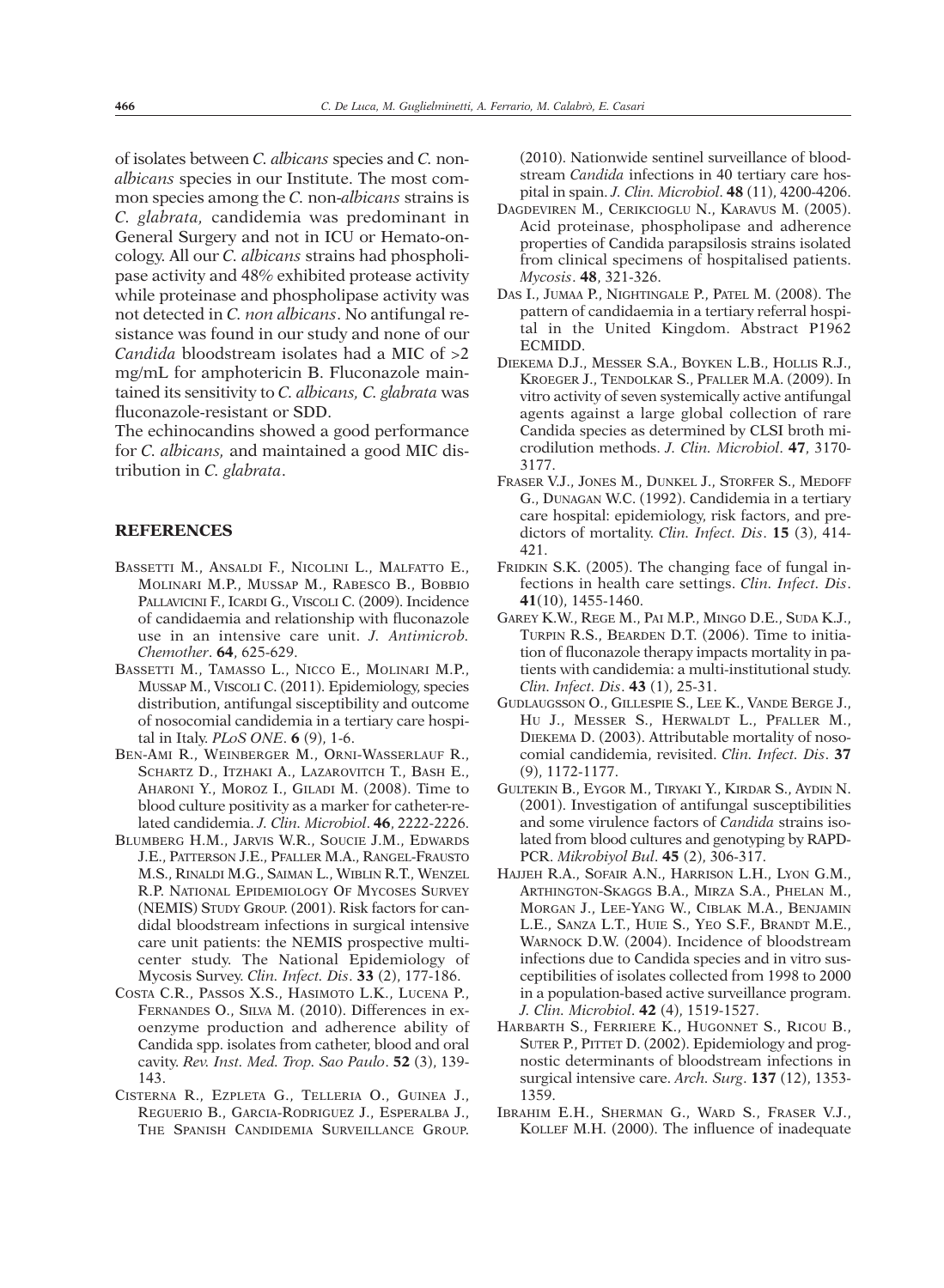antimicrobial treatment of bloodstream infections on patient outcomes in the ICU setting. *Chest*. **118** (1), 146-155.

- ISHIKAWA T., TAKATA T., AKAMATSU S, HATAKENAKA K., MATSUMOTO S., MAKI K., IKEDA F., TAMAI R., TAMURA K. (2010). Analysis of *Candida glabrata* strains with reduced sensitivity to Micafungin in vitro isolated from a patient with persistent candidemia. *Jpn. J. Infect. Dis*. **63**, 332-337.
- LABELLE A.J., MICEK S.T., ROUBINIAN N., KOLLEF M.H. (2008). Treatment-related risk factors for hospital mortality in *Candida* bloodstream infections. *Crit. Care Med*. **36** (11), 2967-2972.
- MARR K.A. (2004). Invasive Candida infections: the changing epidemiology. *Oncology* (*Williston Park*) (Suppl. 13), 9-14.
- MIKULSKA M., BASSETTI M., RATTO S., VISCOLI C. (2001). Invasive Candidiasis in non-hematological patients. *Mediterr. J. Hematol. Infect. Dis*. **3** (1), e2011007.
- MOCHON A.B., YE J., KAYALA M.A., WINGARD J.R., CLANCY C.J., NGUYEN M.H., FELGNER P., BALDI P., LIU H. (2010). Serological profiling of *Candida albicans* protein microarray reveals permanent hostpathogen interplay and stage-specific responses during Candidemia. *PLoS Pathog*. **6** (3), e1000827.
- MOHAN DAS V., BALLAI M. (2008). Proteinase and phospholipase activity as virulence factors in *Candida* species from blood. *Rev. Iberoam. Micol*. **25** (4), 208-210.
- MORACE G., BORGHI E. (2010). Fungal infections in ICU patients: epidemiology and the role of diagnostics. *Minerva Anestesiol*. **76**, 950-956.
- MORRELL M., FRASER V.J., KOLLEF M.H. (2005). Delayng the empiric treatment of *Candida* bloodstream infection until positive blood culture results are obtained: a potential risk factor for hospital mortality. *Antimicrob. Agents Chemother*. **49**, 3640-3645.
- NOLLA-SALAS J., SITGES-SERRA A., LEON-GIL C., MARTINEZ-GONZALEZ J., LEON-REGIDOR M.A., IBANEZEZ-LUCIA P., TORRES-RODRIGUEZ J.M. (1997). Candidemia in nonneutropenic critically ill patients: analysis of prognostic factors and assessment of systemic antifungal therapy. Study Group of Fungal Infection in the ICU. *Intensive Care Med.* **23** (1), 23-30.
- NUCCI M., MARR K.A. (2005). Emerging fungal diseases. *Clin. Infect. Dis*. **41** (4), 521-526.
- OSTROSKY-ZEICHNER L., REX J.H., PAPPAS P.G., HAMILL R.J., LARSEN R.A., HOROWITZ H.W., POWDERLY W.G., HYSLOP N., KAUFFMAN C.A., CLEARY J., MANGINO E., LEE J. (2003). Antifungal susceptibility survey of 2,000 bloodstream *Candida* isolates in the United States. *Antimicrob. Agents Chemother*. **47**, 3149- 3154.
- OXMAN D.A., CHOW J.K., FRENDL G., HADLEY S., HERSHKOVITZ S., IRELAND P., MCDERMOTT L.A., TSAI K., MARTY F.M., KONTOYANNIS D.P., GOLAN Y. (2010). Candidaemia associated with decreased in vitro flu-

conazole susceptibility: is Candida speciation predictive of the susceptibility pattern? *J. Antimicrob. Chemother.* **65**, 1460-1465.

- PAPPAS P.G., REX J.H., LEE J., HAMILL R.J., LARSEN R.A., POWDERLY W., KAUFFMAN C.A., HYSLOP N., MANGINO J.E., CHAPMAN S., HOROWITZ H.W., EDWARDS J.E., DISMUKES W.E.; NIAID MYCOSES STUDY GROUP. (2003). A prospective observational study of candidemia: epidemiology, therapy, and influences on mortality in hospitalized adult and pediatric patients. *Clin. Infect. Dis*. **37** (5), 634-643.
- PAPPAS P.G., REX J.H., SOBEL J.D., FILLER S.G., DISMUKES W.E., WALSH T.J., EDWARDS J.E.; INFECTIOUS DISEASES SOCIETY OF AMERICA. (2004). Guidelines for treatment of candidiasis. *Clin. Infect. Dis*. **38** (2), 161- 189.
- PEREIRA G.H., MULLER P.R., SZESZS M.W., LEVIN A.S., MELHEM M.S. (2010). Five-year evaluation of bloodstream yeast infections in a tertiary hospital: the predominance of non-*C. albicans Candida* species. *Med. Mycol*. **48** (6), 839-842.
- SENEVIRTATNE C.J., WONG S.S.W., YUEN K.Y., MUERMAN J.H., PARNANEN P., VAARA M., SAMARANAYAKE L.P. (2011). Antifungal susceptibility and virulence attributes of bloodstream isolates of *Candida* from Hong Kong and Finland. *Mycopathologia.* DOI 10.1007/s11046-011-944-4.
- STYLIANAKIS A., PAPAIOANNOU V., TSIPLAKOU S., PAPANIKOLAOU P., TSOPELAS K., PANAGOPOULOU A., KARRA C., KOUTSOUKOU A. (2010). Antifungal susceptibility patterns of *Candida* isolates originated from invasive candidiasis. *CMI*. **16** (2), S221.
- TORTORANO A.M., KIBBLER C., PEMAN J., BERNHARDT H., KLINGSPOR I., GRILLOT R. (2006). Candidaemia in Europe: epidemiology and resistance. *Int. J. Antimicrob. Agents*. **27**, 359-3566.
- TRICK W.E., FRIDKIN S.K., EDWARDS J.R., HAJJEH R.A., GAYNES R.P., NATIONAL NOSOCOMIAL INFECTIONS SURVEILLANCE SYSTEM HOSPITALS. (2002). Secular trend of hospital-acquired candidemia among intensive care unit patients in the United States during 1989-1999. *Clin. Infect. Dis.* **35** (5), 627-630.
- TSANG C.S.P., CHU F.C.S., LEUNG W.K., JIN L.J., SAMARANAYAKE L.P., SIU S.C. (2007). Phospholipase, proteinase and haemolytic activies of *Candida albicans* isolated from oral cavities of patients with type 2 diabetes mellitus. *J. Med. Microbiol.* **56**, 1393- 1398.
- TUMBARELLO M., POSTERARO B., TRECARICHI E.M., FIORI B., ROSSI M., PORTA R., DE GAETANO DONATI K., LA SORDA M., SPANU T., FADDA G., CAUDA R., SANGUINETTI M. (2007). Biofilm production by *Candida* species and inadequate antifungal therapy as predictors of mortality for patients with candidemia. *J. Clin. Microbiol.* **45** (6), 1843-1850.
- UPPULURI P., CHATURVEDI A.K., SRINIVASAN A., BANERJEE M., RAMASUBRAMANIAM A.K., KÖHLER J.R., KADOSH D., LOPEZ-RIBOT J.L. (2010). Dispersion a san im-